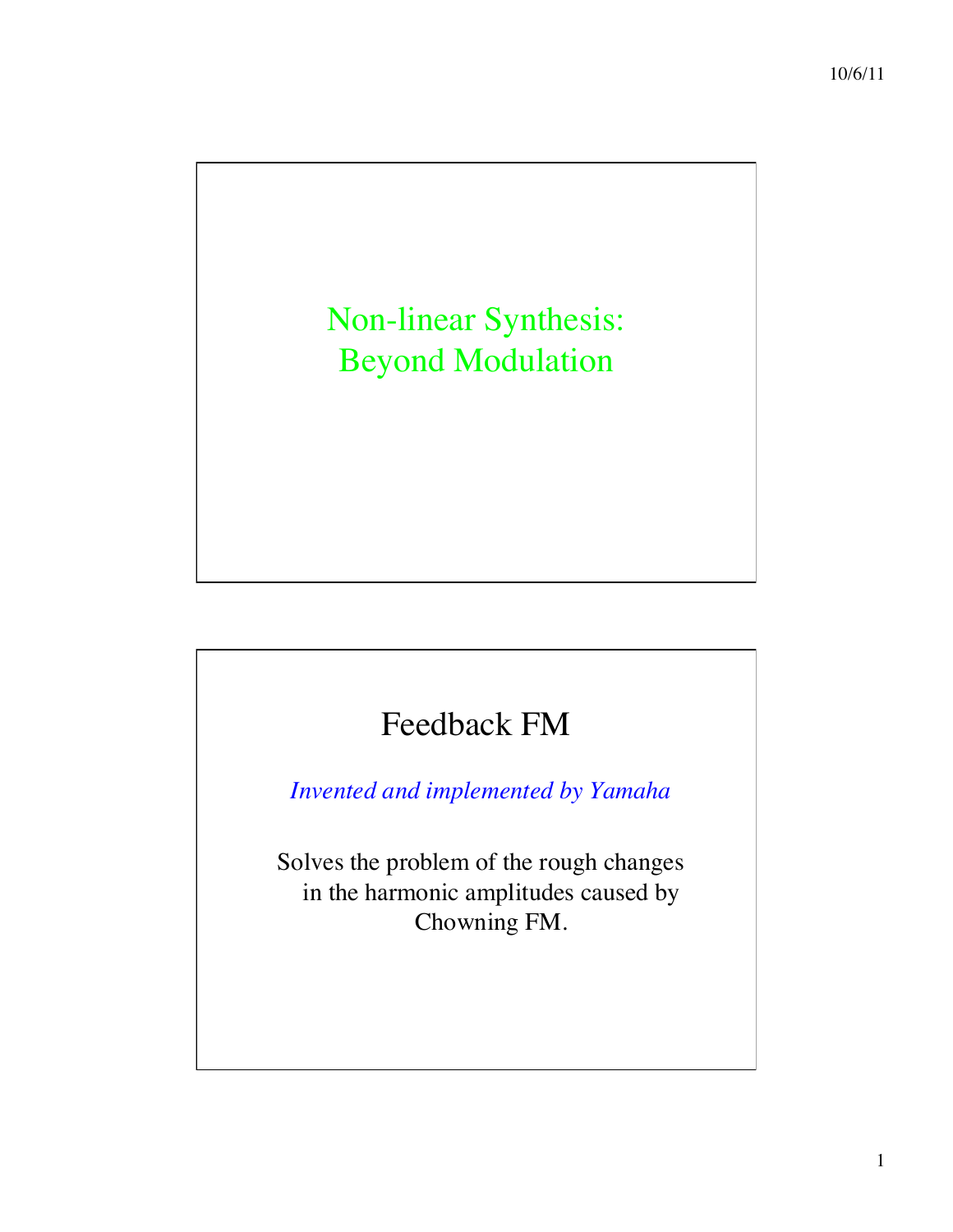

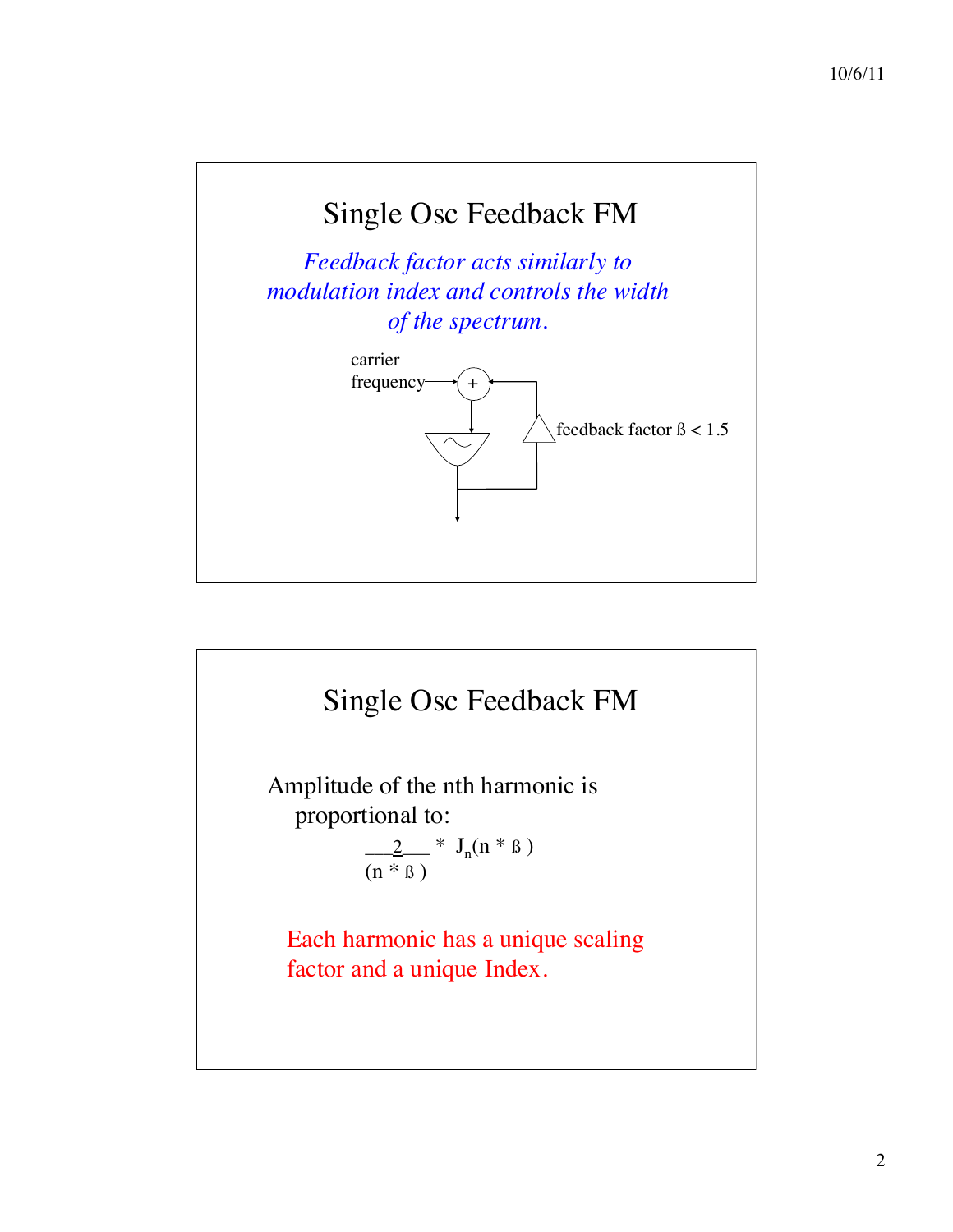

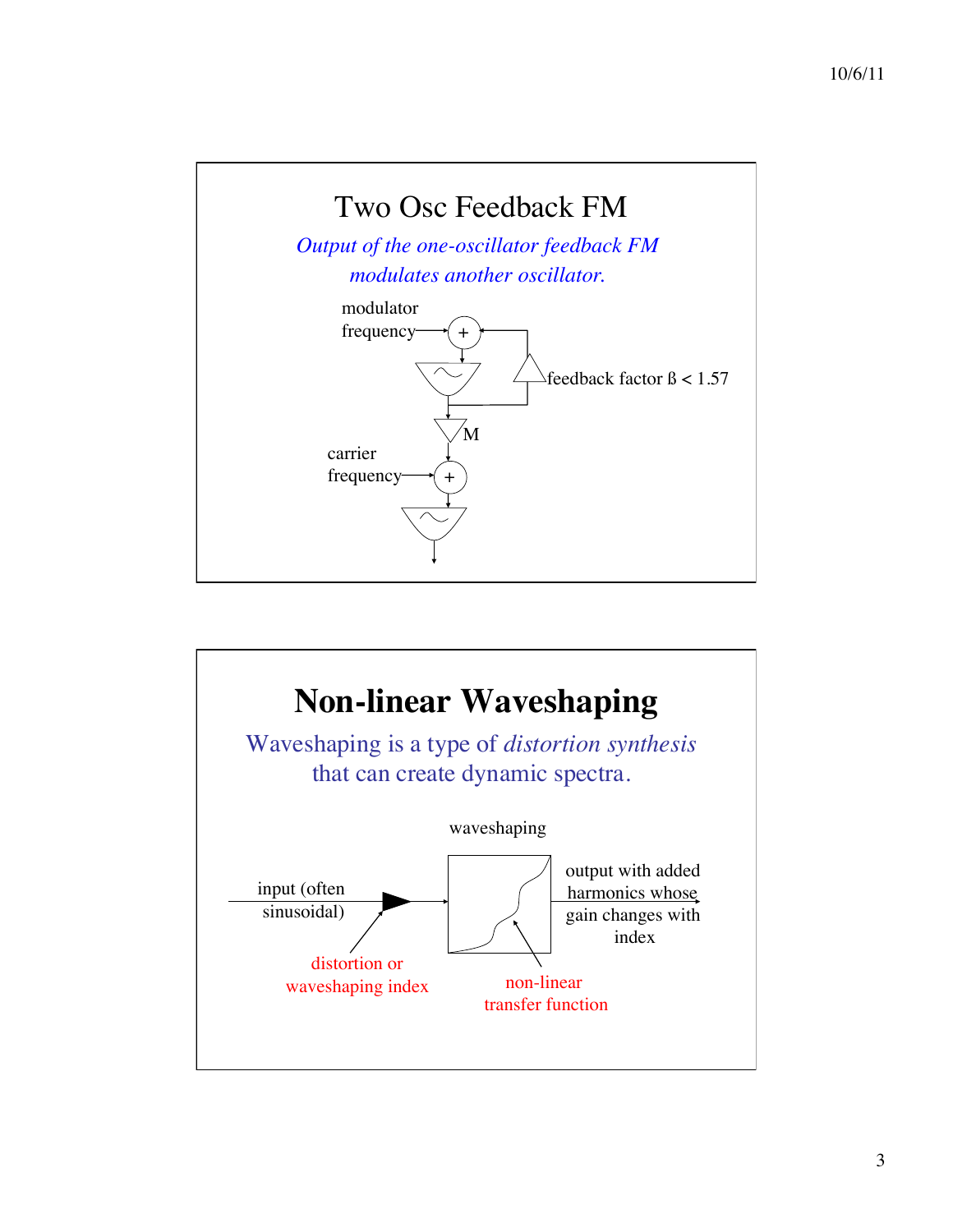

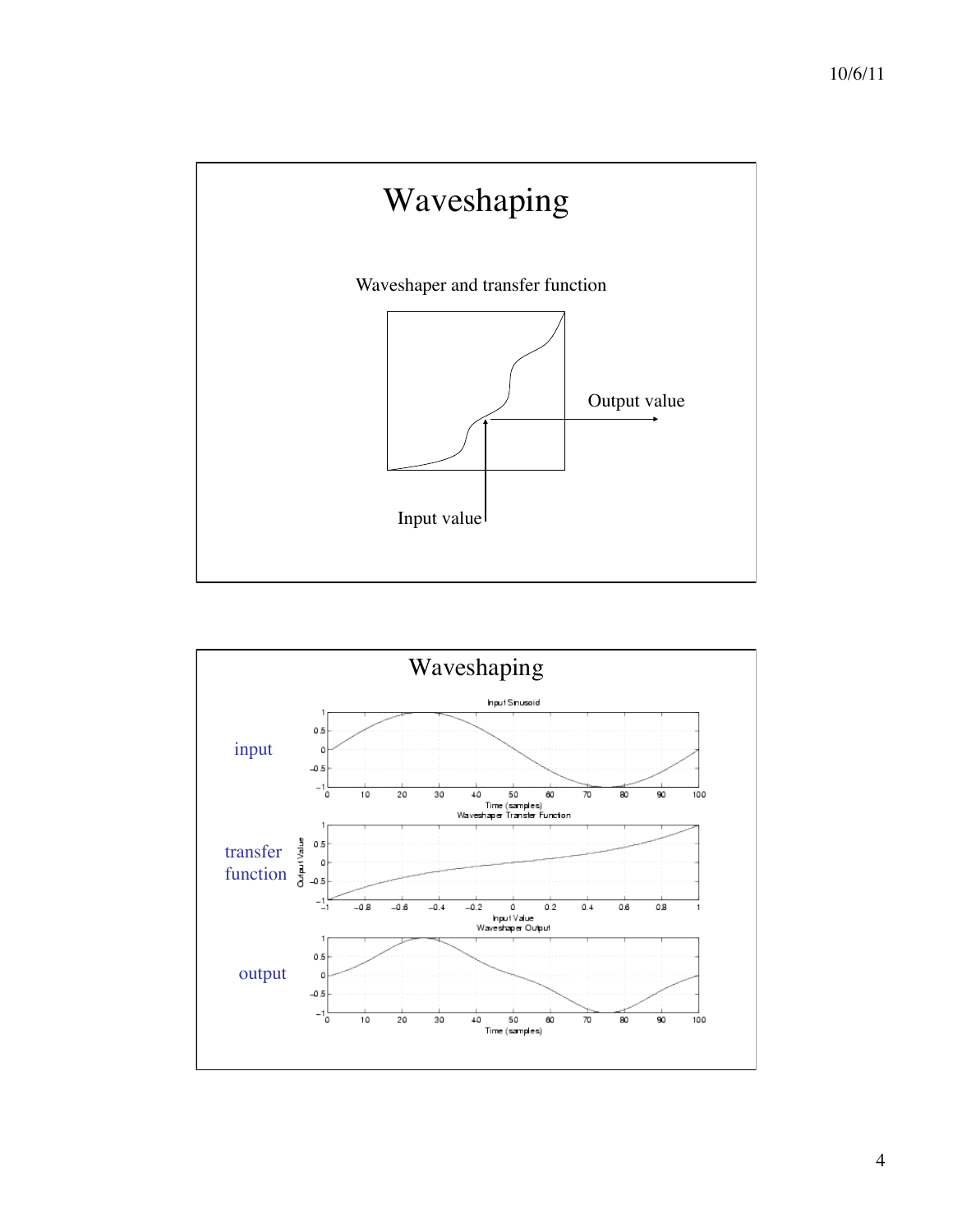

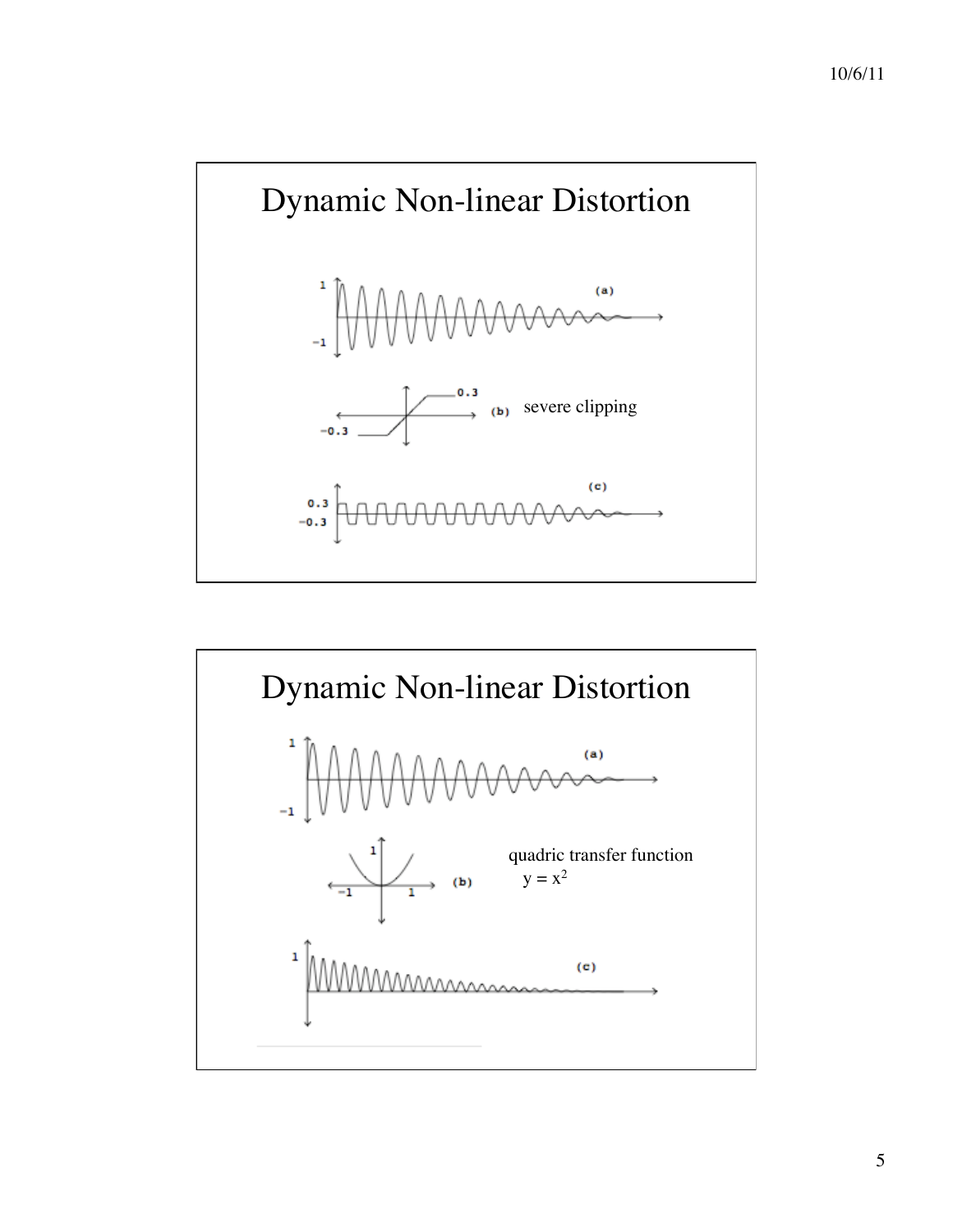## Intermodulation

- When more than one sinusoid is applied to the waveshaper, additional frequencies are generated called intermoduation products.
- Intermodulation becomes more and more dominant as the number of components in the input increases.
- If there are k sinusoids in the input, there are only k 'regular' sinusoids in the product, but there are  $(k<sup>2</sup> - k)/2$  additional sinusoids by intermodulation.

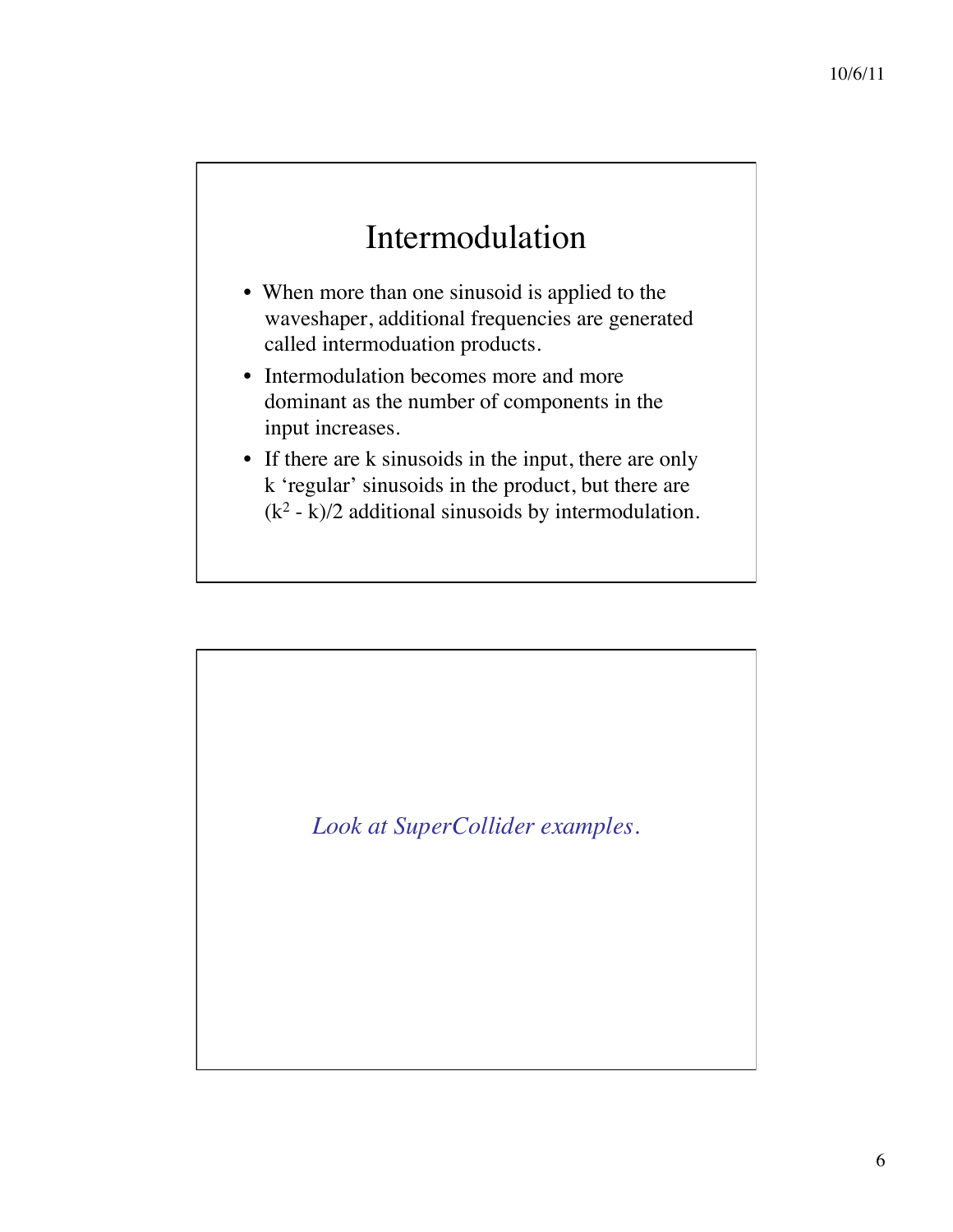# How input levels below 1.0 affect output

The waveshaping function can be written as a power series:

 $f(x) = f_0 + f_1x + f_2x^2 + f_3x^3 + \cdots$ 

If the input is a sinusoid, then the effect of each term can be examined separately:

 $f(x[n]) = f_0 + af_1 \cos(\omega n) + a^2 f_2 \cos^2(\omega n) + a^3 f_3 \cos^3(\omega n) + \cdots$ 

*Low amplitudes emphasize low harmonics and the level of the higher harmonics increases as amplitude approaches 1.0.*



When a sinusoid of unity amplitude is applied to a *Chebyshev polynomial* of order *k*, the output contains energy only at the *kth* harmonic. This property makes Chebyshev polynomials potentially useful for building more complex waveshaping functions in terms of a specific desired harmonic content.

 $cheby(n) = cos(n * acos(x))$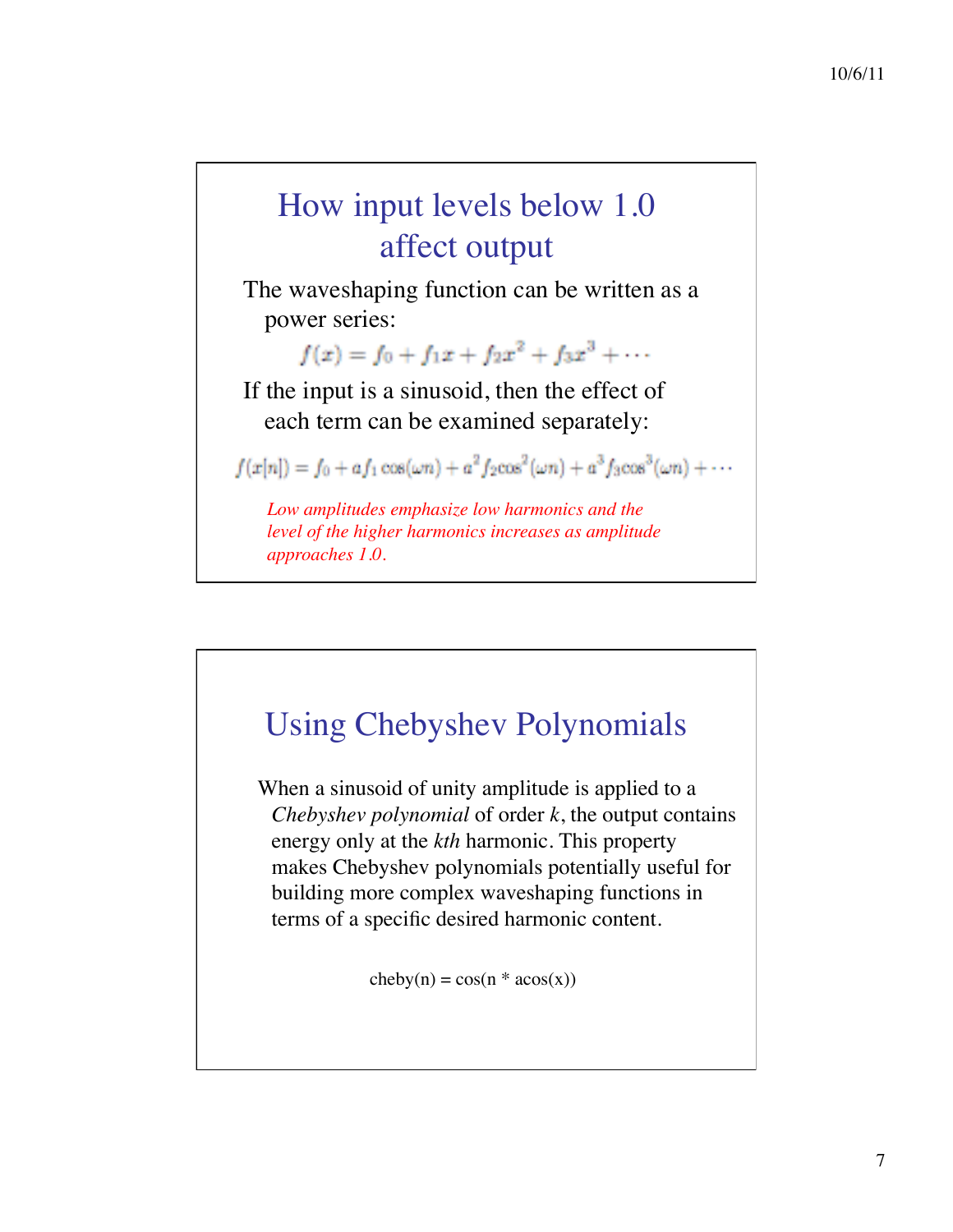### Using Chebyshev Polynomials

In order to create an output that has specific gains for each harmonic, use the target gains to scale the individual Chebyshev polynomials in the transfer function.

transfer function =  $0.5$  \*Cheby<sub>1</sub> +  $0.3$  \* Cheby<sub>2</sub> +  $0.2$  Cheby<sub>3</sub> *When a sinusoid with a peak amplitude of 1.0 is applied to this transfer function, the output will contain the first three harmonics at gains of 0.5, 0.3 and 0.2.*

#### Chebyshev Polynomials

Cheby<sub>0</sub> = 1  $Cheby<sub>1</sub> = x$ Cheby<sub>2</sub> =  $2x^2 - 1$ Cheby<sub>3</sub> =  $4x^3 - 3x$  $Cheby_4 = 8x^4 - 8x^2 + 1$ Cheby<sub>5</sub> =  $16x^5 - 20x^3 + 5x$ Etc.

*Low amplitudes will produce greater output gain with the low-order Chebyshev polynomials and the output will approach the target as the input amplitude approaches 1.0.*